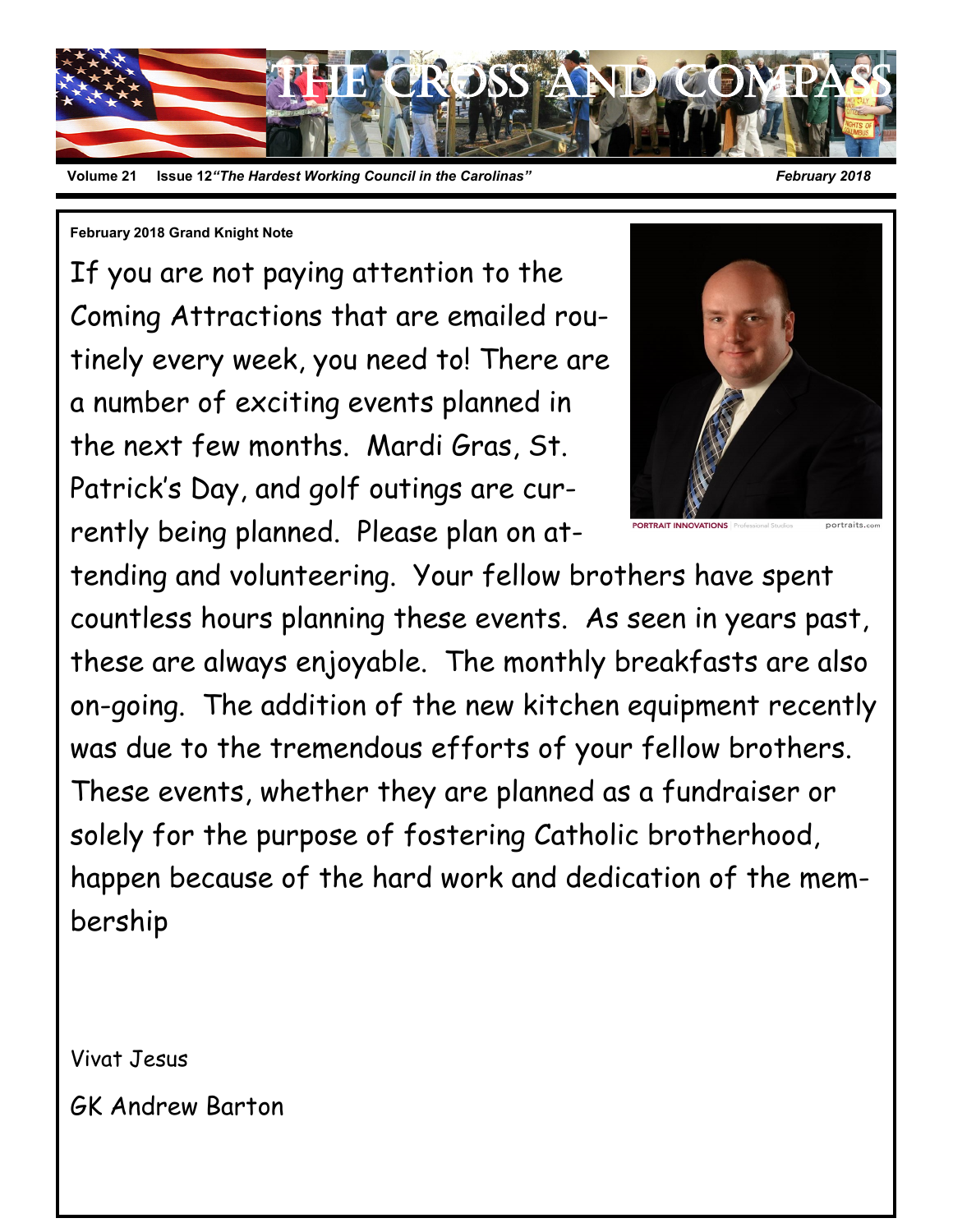

# **COLOR CORPS COMMANDER'S REPORT –**

#### **Assembly 780 2017 Statistics**

We participated in a total of 51 regalia events. 35 Sir Knights attended one or more events. 573 hours were spent participating in the 51 events. 268 additional hours were contributed by Sir Knights from other Assemblies. A total of 841 hours were spent over the 51 events. Top five Sir Knights: John Wasco (33 events), Tom Van Sistine (21 events), Bob Waller (16 events), Johan Rief (14 events), Bob Reilly (14 events)

#### **Bishop William Curlin – Rest in peace our friend.**

Bishop Emeritus William G. Curlin died on December 23rd after slipping into a coma. The homilies of Monsignor Anthony Marcaccio and Archbishop William Lori painted a man loved by many for his joy, his true love of people in need, and his generous spirit of giving. "In his heart, Christmas wasn't a day. Christmas was a way of life," Monsignor Anthony Marcaccio, said in his homily at the Mass. Archbishop William Lori said, Bishop Curlin was like "...the self giving love of Jesus who expended himself endlessly, preaching and ministering to the sick and poor, and then laid down his life out of love for us and all the world." Bishop Curlin's friend Robert Gallagher said, "Bishop Curlin was an ever present figure in Charlotte hospitals. He was gifted in bringing the peace of Christ to the sick, the dying and to the discouraged."

Sir Knights were present as an Honor Guard for the full visitation Monday from 1:00 PM to 11:00 PM and again on Tuesday from 8:00 AM to 11:00 AM. Six Sir Knights had the privileged of being the pall bearers bringing Bishop Curlin into St Gabriel Church for the visitation. The funeral Honor Guard consisted of over 36 Sir Knights of several ranks making a great cape rainbow I am sure Bishop Curlin would have loved. Bishop Curlin was laid to rest at Belmont Abbey College. Monsignor Marcaccio, in his homily, thanked the Knights for their solidarity with priests, being so kind to the Bishop, promotion of vocations, supporting seminarians, and service to the Church.

I, highly recommend, watching the youtube videos of the two homilies: Monsignor Marcaccio

<https://www.youtube.com/watch?v=vy5BLISDOCM>) and Archbishop Lori

( <https://www.youtube.com/watch?v=Zx9IA887hRk> )

Also present were the Catholic Daughters of America, the Ancient Order of Hibernians, Knights and Ladies of the Holy Sepulchre, and the Knights and Dames of Malta.

Many in attendance, priests, deacons, and lay people thanked us for being there and wearing our regalia. Jack Murray DM sent a personal thank you for all Knights who participated.

#### John Wasco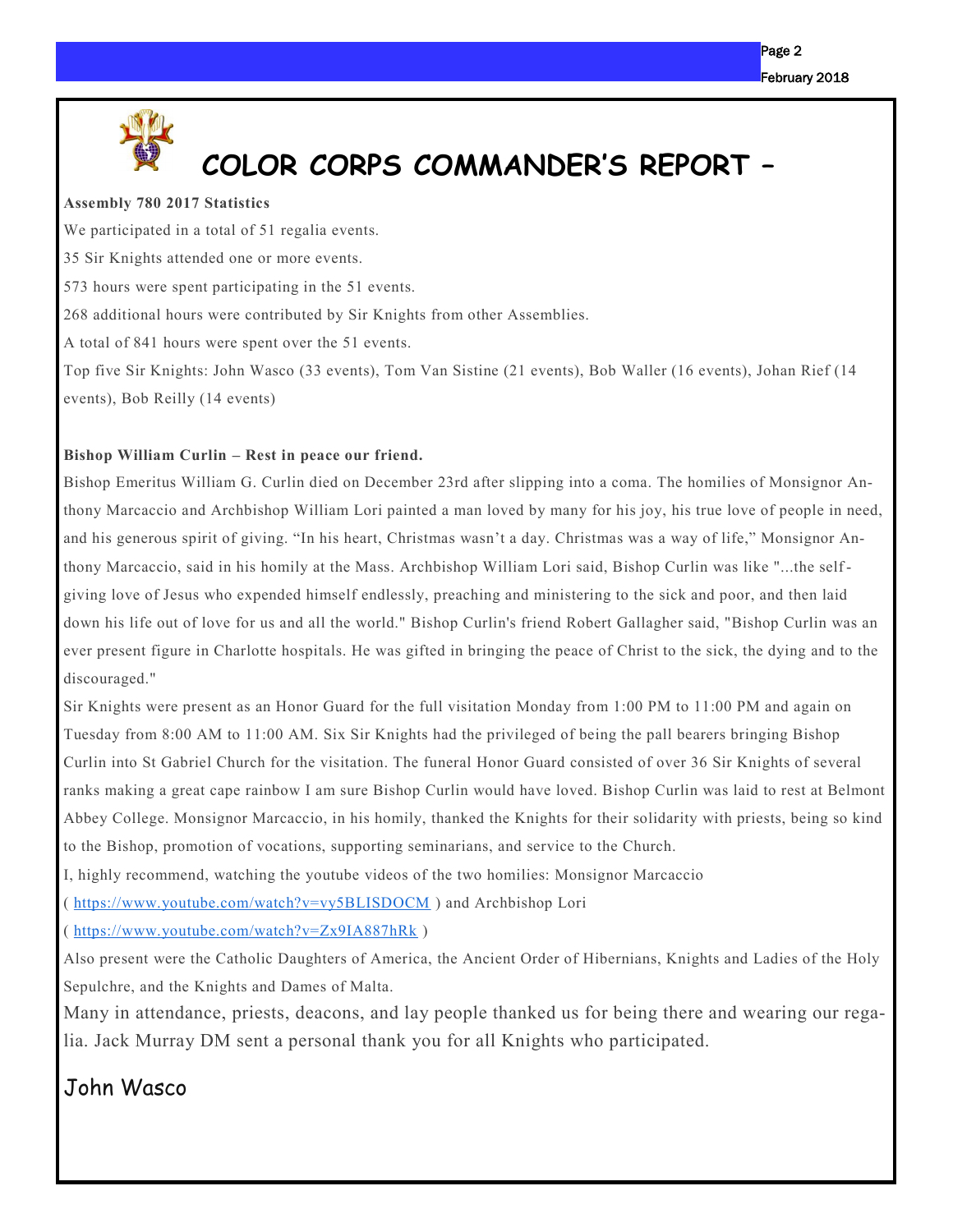Page 3

# Culture of Life

# **Take Action: Pain Capable Unborn Child Protection Act Scheduled for Senate Vote Today**

January 29, 2018

Washington, D.C. - The Senate has scheduled a vote on the Pain Capable Unborn Child Protection Act today, Monday, January 29, 2018, at 2:00 p.m. ET.

This bill would end abortions on babies at 20 weeks gestation and later since they are known to feel pain. Operation Rescue has long advocated for this legislation because it would save thousands of lives every year.

"Since we have an opportunity to save these babies, we should do all within our power to support this legislation," said Troy Newman, President of Operation Rescue. "We wish it spared all babies, but those it will save deserve our help and the protections this law will provide for them."

The bill passed the House last year. If it passes the Senate today, President Trump has promised to sign it into law.

However, getting the approval of the Senate will be an uphill battle since he at least 60 votes are required to break the Democratic filibuster and allow a vote on the bill.

"The fact that Democrats would want to continue brutal late-term abortions, which dismember viable babies that feel pain, really shows the depths of human depravity - and how far our nation has slipped into barbarity," said Newman. "If this bill doesn't pass today, the blood will be on the hands of the Democrats once again.

Please contact your Senators now and urge them to vote in favor of the Pain Capable Unborn Child Protection Act and pray today for its passage.

**[Contact your Senators \(Democrat and Republican\).](http://r20.rs6.net/tn.jsp?f=001ubgQQZfOIfBgDeZDYlkseW840QxUrBWORoKh0dK9sKTTXNfRhiMARdp-PvasyyzlJzwMBoz8zFXrMEMZWxsOgL8b9gBqbezYdyTliiyN_Cqjil0lYn-74i9Fy0eQNLiP86-aQQscV1X0c9F0yX_cDsBOqqlD0FmBGtaUkAAVoT0Kyrv4YlcFKn3aSwj_i0_7&c=v1AG-tYpxNxGdXgjtLuGkTEfJBGrVLIaB) Watch the vote live on C-Span 2. [Live stream here.](http://r20.rs6.net/tn.jsp?f=001ubgQQZfOIfBgDeZDYlkseW840QxUrBWORoKh0dK9sKTTXNfRhiMARdp-PvasyyzlZv3N6-EbfKS0nH57C0QTxnUbh5BZJnncB_We3TvZVGmVe9hN35_NAT_zrvcrTYJMak1bRqWUWIhreMKqsBflHFPQJPfCKQ5AutV5U33wbYuw9UpBuRE23qZBarwlBH8FGftLzxI-Z1wB0Y_sY9sQYQ==&c=v1AG-tYpx)**

**[Learn more about Late-term abortions.](http://r20.rs6.net/tn.jsp?f=001ubgQQZfOIfBgDeZDYlkseW840QxUrBWORoKh0dK9sKTTXNfRhiMARXdrIAeOZgRem9hmmbcTqE23T-0ycrsfq4yE8q0ec2sXPjxuGvAE2h7zKBL8pfqRAYO24AdkoxR-XtcxLwt08RykdzB7UC2Cf0NupJHyNX0gO2wyIbJ4iuZQQj0rpJDMFURtQg1Jheq75gOO-zKMLt-jQFW6zFhOHfGVRr62QdxvkCDW)**

**[Read this message online.](http://r20.rs6.net/tn.jsp?f=001ubgQQZfOIfBgDeZDYlkseW840QxUrBWORoKh0dK9sKTTXNfRhiMARdp-PvasyyzlMnT35Pft_QajR3o4V8TsWUg7AUZMV6YSlAMXzg2S0xwBPhoZNFAT5lR03dNwP3uLA_6EO9O1Z0CPy-f7GXrqxWFsn6WuW_Z1MfKi2p4TIEk1zokQvVSiOgyntGoSGS9yaBZnZBWoTlLONEICcfIbp69B49B6lbUV-50b)**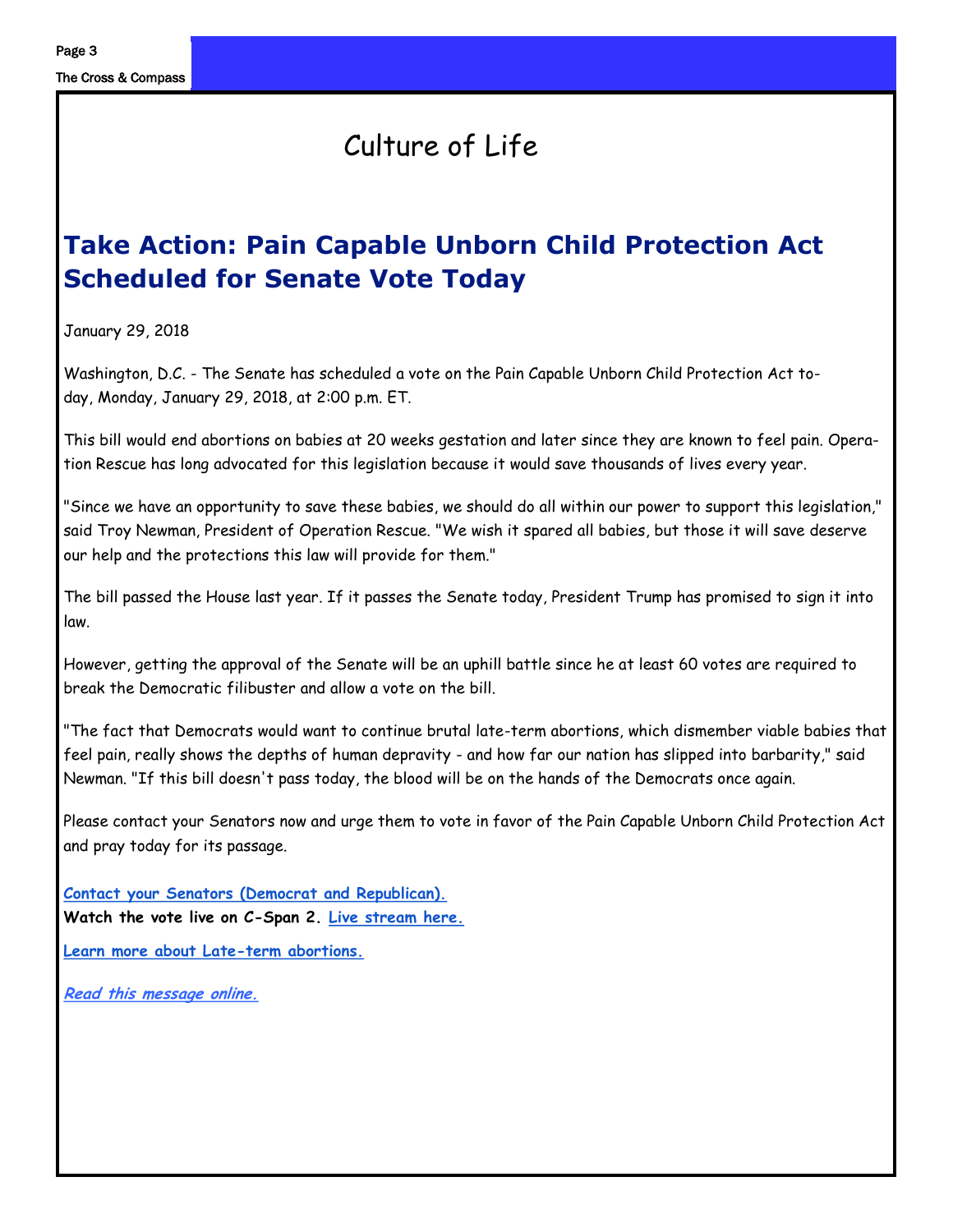#### Make A Difference

#### Donated Goods

A big thank you to all volunteers that help the St. Matthew Donated Goods Ministry!

Next monthly collection of donated goods is Saturday February 10 from 8am until noon.

Volunteers needed for all activity including sorting and packing but especially those that can help load and unload furniture and those that have trucks that can pick up from households that are donating furniture.

Visit our Sign up Genius page to volunteer.

January 2018 highlights:

Record setting collection on Saturday January 13 as we had 25 pick ups and over **125** drop offs of donated furniture, clothing and household items

We had  $\sim$  9 Knights volunteer their time to help with DNG on 1/13. We need more knights to help with loading and unloading furniture (must be able to lift items)

Garrett Chisum from Beds 4 Kids assisted with pick ups using a B4K box truck and we donated furniture items to B4K.

The first truck load of donated items was delivered to Robbinsville, NC. The truck was driven on Tuesday Jan. 16 by Chuck Curtis and Jerry Carpenter

Over 80 boxes of clothing was delivered to Crisis Assistance Ministry in Charlotte on Sat. Jan. 20

A second truck load of donated items will go out to WNC on Jan. 30

There were no items donated to the Charlotte Bridge Home and the Veterans ERG at UTC Aerospace Systems as a veteran was not identified for January. We expect one or two for February.

Monroe Outreach picked up items for their ministries

Randy Mazur

#### **HELP FLOOD VICTIMS OF HURRICANE MATTHEW IN LUMBERTON, NC**

As stated in the January 21, 2018 St. Matthew Church bulletin, St. Matthew has three more weekends that are planned to go the Lumberton, NC:

February 16 to 18

March 16 to 18 (can go just 16 & 17 if you still want to do Breakfast on the 18th)

May 4 to 6

If interested or need more information, contact Joe George at imecgeorge@aol.com or 704-906-0784 or Ron Schumacher at [reschu8@gmail.com](mailto:reschu8@gmail.com) or 704-618-2442.

It has been very rewarding for me (Ron Schumacher) to do two of these last year. They say they may have 5 more years to get all done in this area that needs to be done.

Ron Schumacher, PGK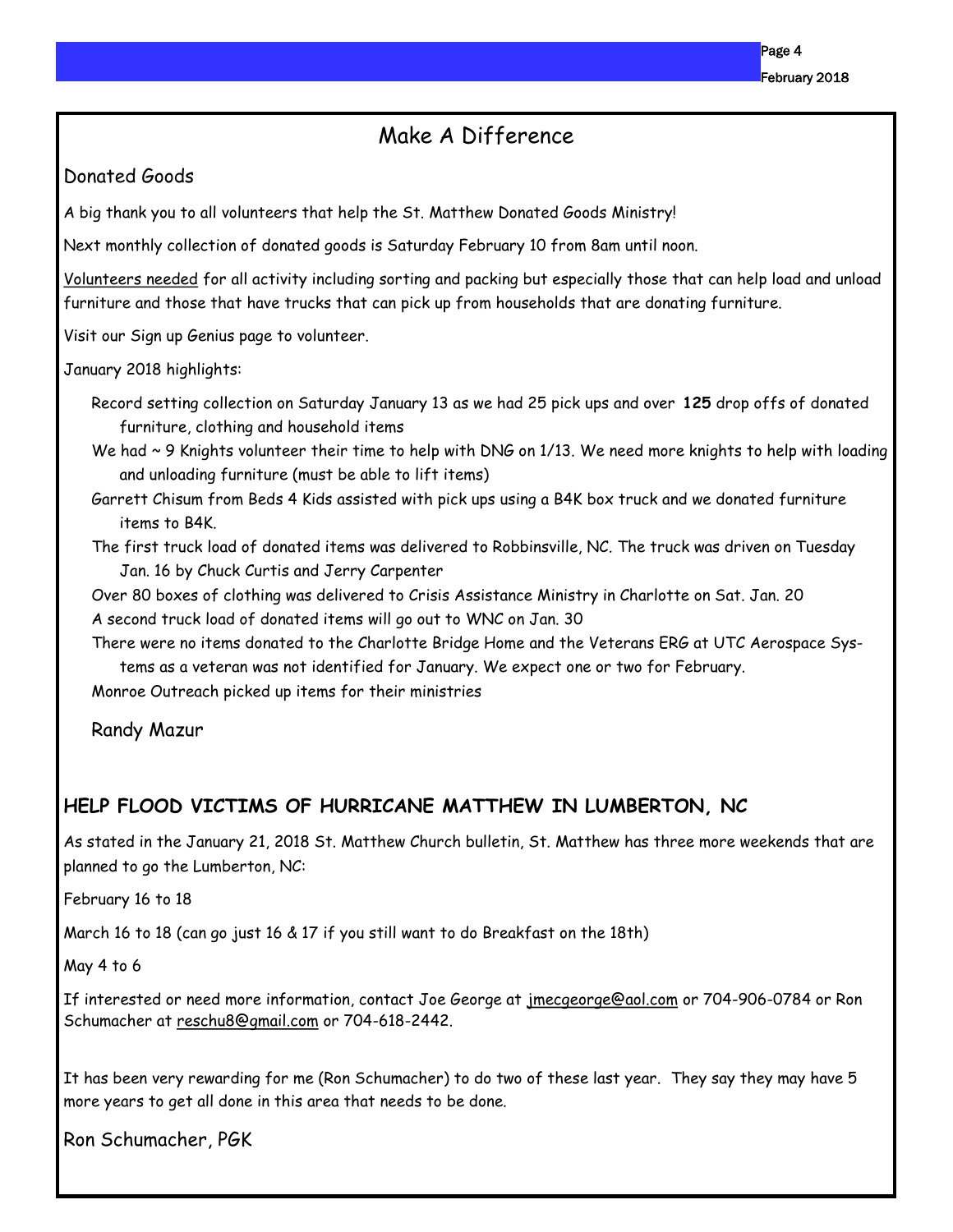The Cross & Compass

## **Make A difference Cont…..**

FIRST AREA:

#### **Need help at your Knights of Columbus Bingo Program that is held each Monday night. We have 5 teams:**

**Team 1** - Captain - Joe Corso, George Sholler, Craig Mazzucca, Quentin Vultaggio, Phip Chukwueke

**Team 2** - Captain - Earl Hartenstine, Frank Mifsud, Mike Krysak, Doris Krysak, Paul Stewart

**Team 3** - Captain - Jack Hickey, Bob Kerfonta, Marcie Nugent, Chuck Elgin, Sharon Elgin

**Team 4** - Captain - Ron Schumacher, Steve Lattimore, Tom Schilly, Mike Hawkins, Jake Mauth, Bill Kenney, John Kenney

**Team 5** - Captain - Bill LoPresti, Ed Craig, John Coudriet, Don Gavevich, John Kenney, Tom Schilly, Ron Schumacher

A special Thank You to all of the above volunteers! We also have had several that have done this for years and want to thank them also. As you can see we have ladies and even one lady who just has help over the years.

So if you can help, you and your wife can help, your wife can come to play Bingo and you work, you have a son or daughter that would like to help, etc. We would like to have around 7 people per team. Hope you can help with your KofC Bingo Program, just let us know.

Your Bingo committee:

Ron Schumacher - Chairman 704-618-2442 or [reschu8@gmail.com](mailto:reschu8@gmail.com) Bill LoPresti

Craig Mazzucca

Mike Harper

#### **South Charlotte Banquet Center Set Ups**

We need help with set ups at the South Charlotte Banquet Center. If you can help just contact Larry Perez at 704-572-5204 or [larryccsc2gmail.com.](http://larryccsc2gmail.com) Help is needed all times of the day, evenings, weekends, etc. So just let Larry know what works for you. Most set ups are less than an hour.

#### **Mens Shelter**

Leo Tosto would like to thank the following people who together served a record number of over 300 people in December. John Wasco, Jim Gilsdorf, Sally & Mark Mall, Hank Compton, Rick & Rita Bonamo, and Bob & Mary Estock. This couldn't have been done without their efforts! We can always use your help cooking every First Monday of the month followed by serving on the first Tuesday of every month!!!! Sign up Genius available!!!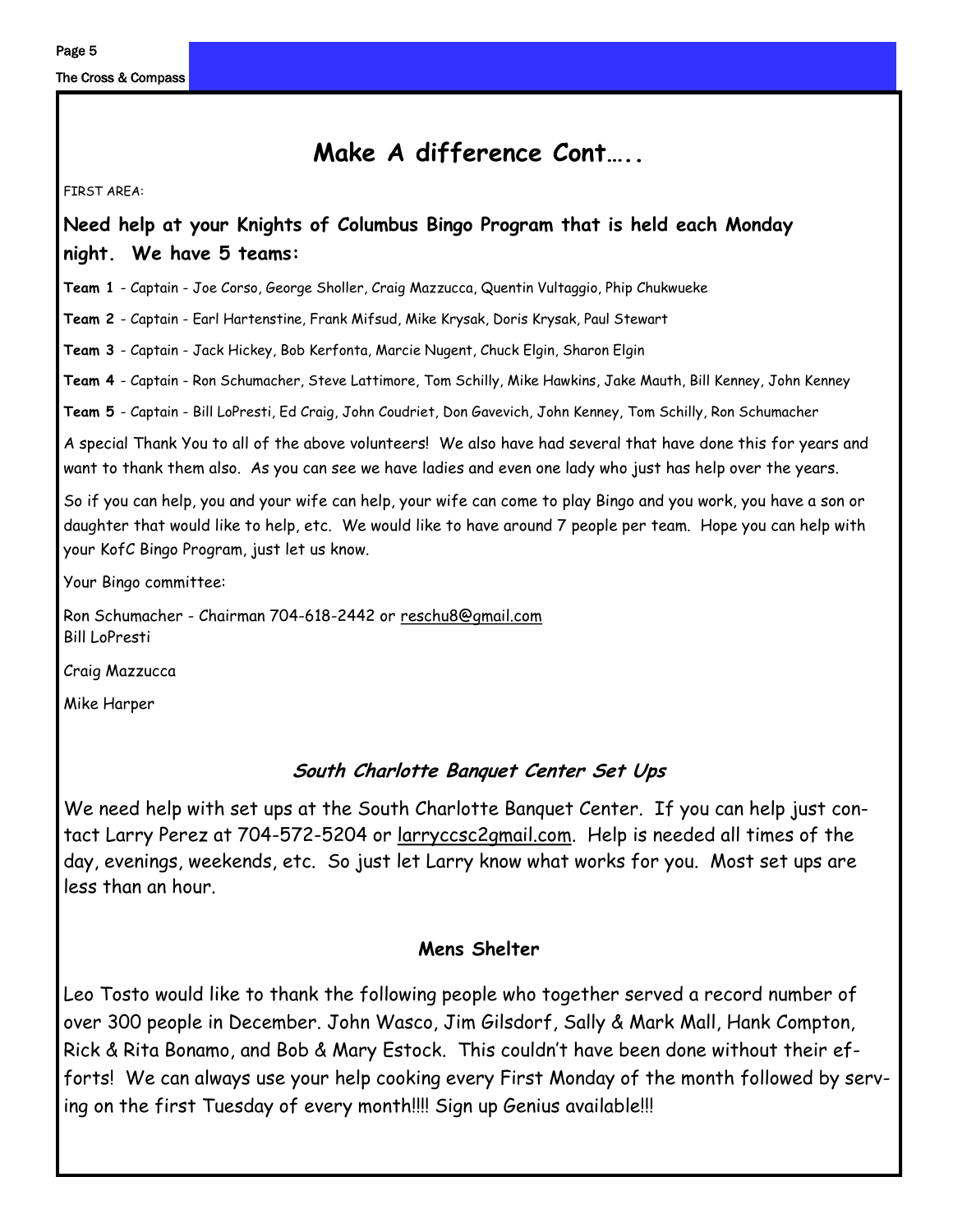## **Make A difference Cont…**

#### **2018 Lenten Fish Dinners – HELP WANTED!**

St Matthew Council 10852 will once again be serving an "All You Can Eat" Lenten Fish Dinner this year every Friday of Lent (Except Good Friday). We'll be serving a menu of Whitefish (Breaded or Broiled), Green Beans, Cole Slaw, Roll and Butter. Cost is \$9.00 for Adults, \$8.00 for Seniors (62+) and \$5.00 for Children (12 and under). Pregnant women, widows of Brother Knights and children 3 and under FREE!

Past Grand Knight Chuck Elgin will procure the food and organize the event. We will be serving dinner from 5:00 PM thru 7:00 PM.

THANK YOU to the Brother Knights and their families who have helped in the past. This year, Brother Knights Mike SantaMaria, Joe Corso and Ron Schumacher have stepped up to lead the Kitchen Food Preparation and Cooking for the Lenten Fish Dinners. THANK YOU!!

We need help each Friday of Lent. Kitchen help is needed starting at 3:00 PM to prepare the food. We can also use help with Setup starting at 4:00 PM, Serving and Clean-up starting at 5:00 PM. We especially need Dishwashers in the Kitchen starting at 4:30 PM. Please sign-up using Sign-Up Genius. Look for the Lenten Fish Dinner tab.

You can also contact Chuck Elgin at 704-614-0504 (call or text) or celgin01@earthlink.net.

**January's Breakfast was a success, netting over \$1,200 and serving 416**! We are now at 77.08% of our profit goal, and would be ahead of it, if not for a horrible September.**Next breakfast is February 11 and we'll be celebrating the Valentines Day! Our Parish Breakfast is one of our Council's major fund raising projects**.

But more so, it's a great opportunity to showcase all that our Council does for our Parish and Community. Who knows how many men will be inspired to join the Knights after enjoying our breakfast and our Council's camaraderie?

**If you haven't volunteered before, you are missing out on a very rewarding experi- ence.**  There are a wide choice of areas to help with - from procuring the food

to prepping, cooking or serving it. Or you can help with setting-up or cleaning-up - whatever you do, you'll help make a real difference in our Parish and Community. I you can't volunteer, how about enjoying a GREAT breakfast prepared by your brother Knights!

**Please contact Jack at jjhickey@att.net or Chuck at cscurtis9@gmail.com if you have issues with signing-up or comments about our breakfast.**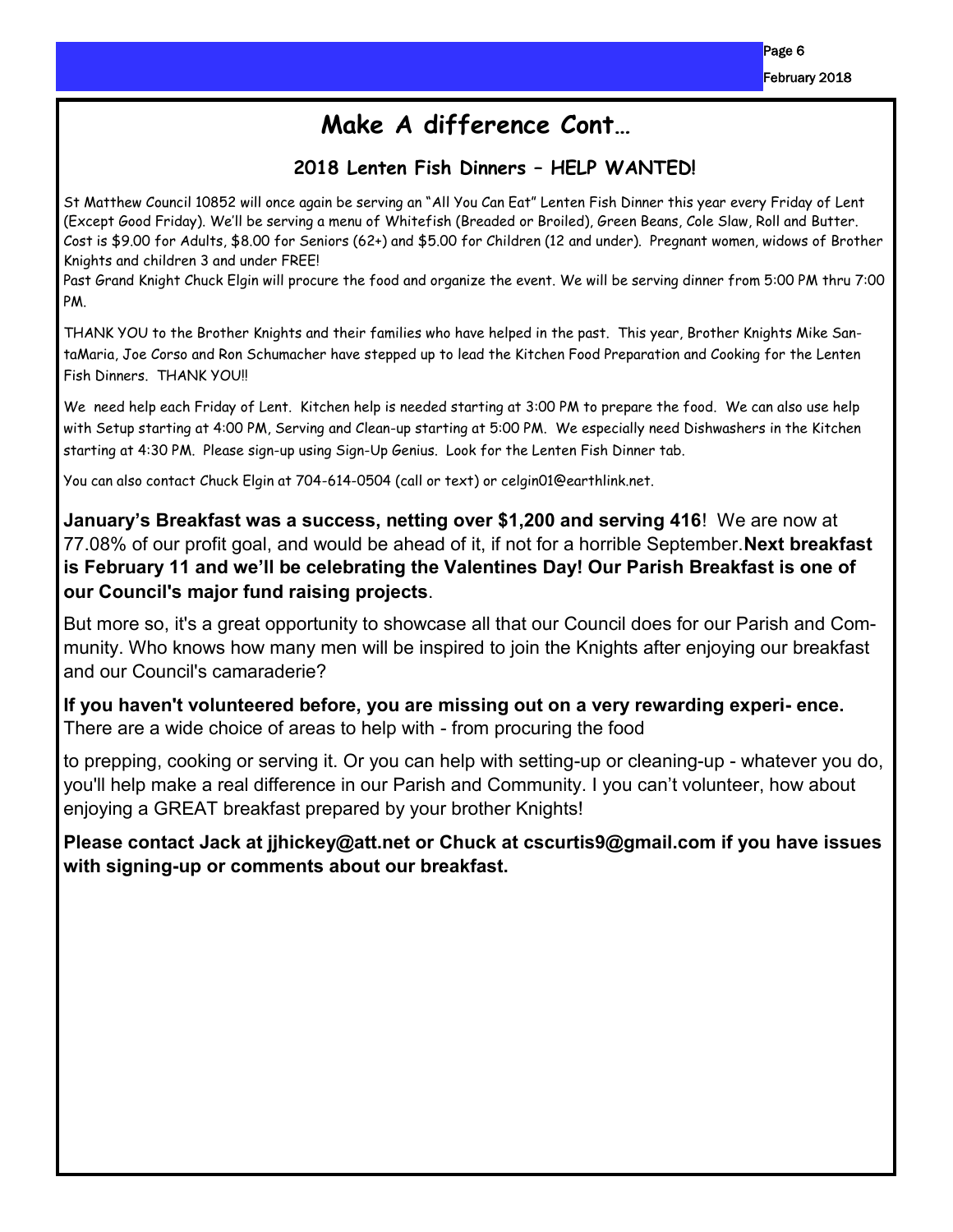# St. Matthew Lenten Fish Dinners February 16th to March 23rd

# **FRIDAY FISH DINNER**

# **by the KNIGHTS OF COLUMBUS Friday evenings during Lent (except Good Friday)**

# **5:00 to 7:00PM - In the Parish Center Family Room**

Adults \$9 each, Seniors \$8 (62+) Children (4 to 12) \$5, 3 & under free **FAMILY MAXIMUM PRICE OF \$30 Credit Card, Cash or Checks Accepted**

**ALL YOU CAN EAT** Fish (breaded or baked whitefish) with choice of side dishes (Green Beans, Mac & Cheese, Cole Slaw), Roll and Butter.

Coffee, Water, Lemonade and Iced Tea Included

**Desserts will be available from the Columbiettes at an additional cost.**

We'll start serving at 5:00 PM and will continue serving until 7:00 PM. Parishioners are encouraged to come early with the Family and eat so that they can then attend the Stations of the Cross at 7:30 PM.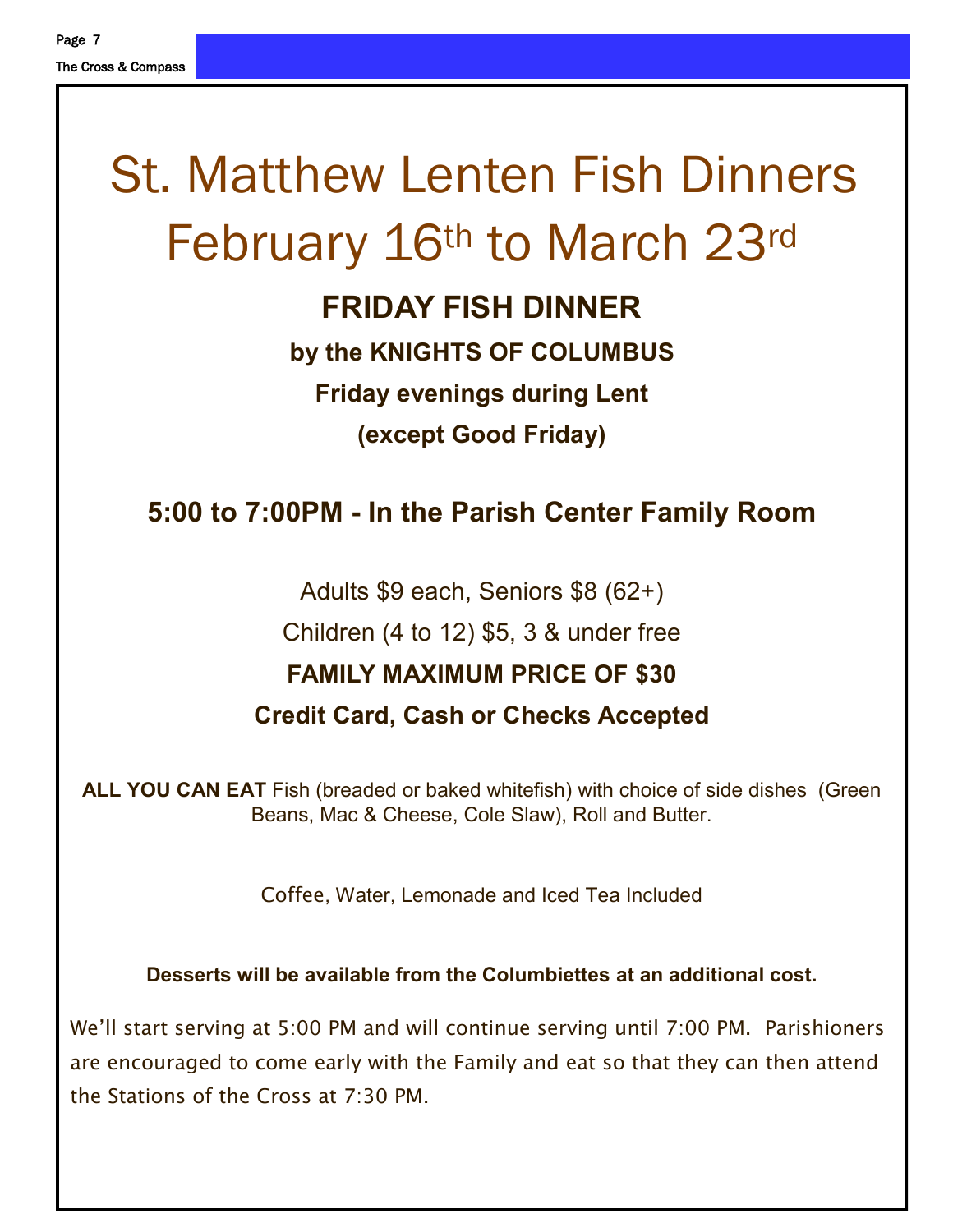





There was a flurry of activity in the last part of December, which included a substantial corporate donation. The total funds collected for LAMB in 2017 through our Council was \$58, 550 compared to a goal of \$52,750. This is truly an outstanding year. We were most fortunate in 2017 that we received a number of corporate donations and



some substantial individual contributions which pushed the final figure. The portion that we as Council members raised was 35% of the total. Historically, what the membership raised had been something greater than 55 to 60%. Without the generosity of the extraordinary gifts, we would have failed to attain the 2017 goal.

Yes, we are most grateful for the results of 2017. AS we look forward, let us all, as Knights of Columbus whose first principle of the Order is Charity, resolve to do a better individually in 2018. Let us all commit now to participate in the scheduled Operation LAMB weekends for 2018.

**May God bless all Knights and their families.**

**Bob Desch, LAMB Director & Past Grand Knight**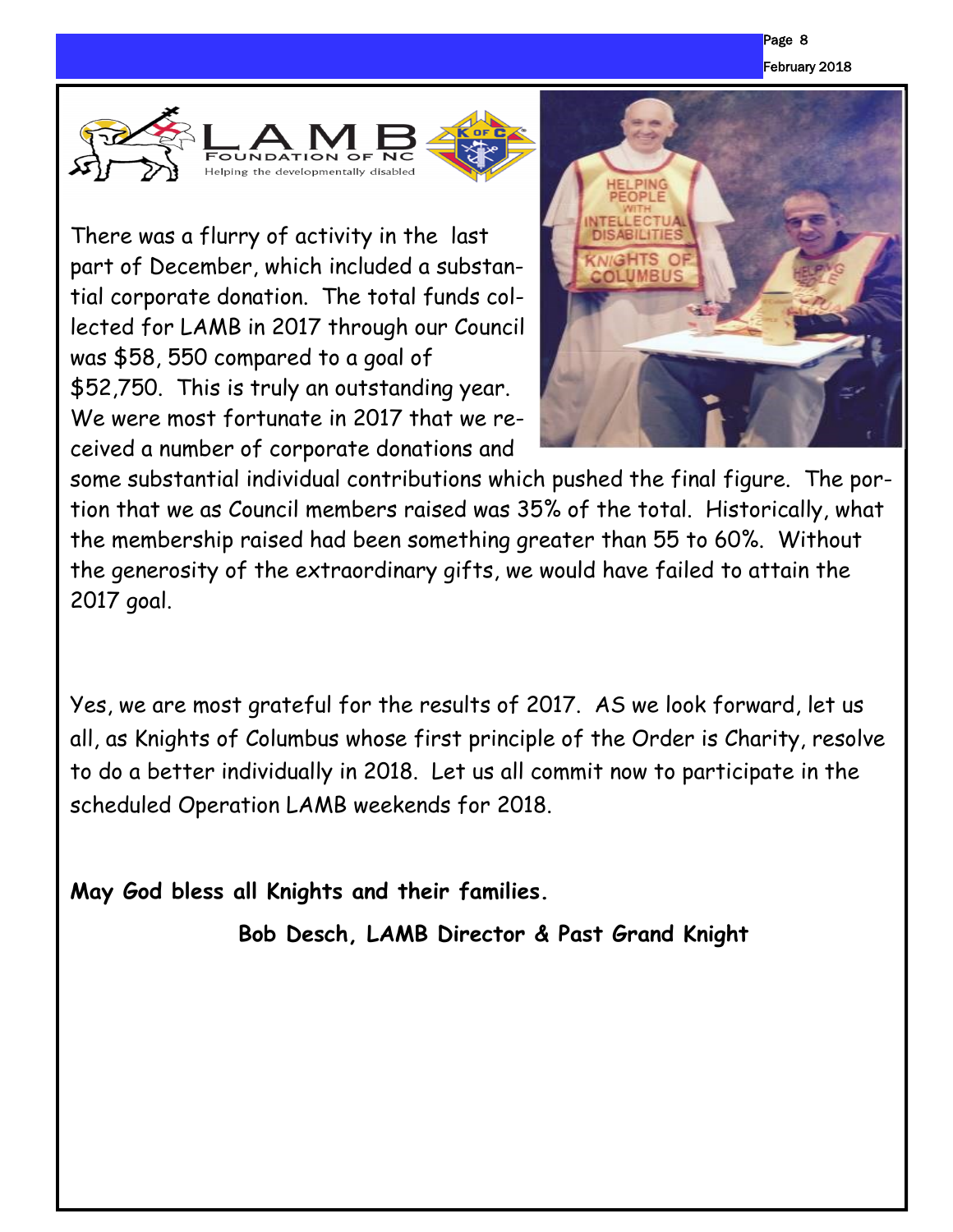# *February 2018*

|    |                                                      |                                                                |                                                                        | 1  | $\overline{2}$<br>11pm-Midnight:<br>Eucharistic<br>Adoration   | 3                          |
|----|------------------------------------------------------|----------------------------------------------------------------|------------------------------------------------------------------------|----|----------------------------------------------------------------|----------------------------|
| 4  | 5<br><b>Bingo</b><br><b>Men's Shelter</b><br>Cooking | 6<br><b>Men's Shelter</b><br><b>Serving</b>                    | $\overline{7}$<br>7:00 PM<br><b>Knights Business</b><br><b>Meeting</b> | 8  | $\boldsymbol{9}$<br>11pm-Midnight:<br>Eucharistic<br>Adoration | 10<br><b>Donated Goods</b> |
| 11 | 12<br><b>Bingo</b>                                   | 13                                                             | 14<br>7:00PM<br><b>CCSC Board</b><br><b>Meeting</b>                    | 15 | 16<br>11pm-Midnight:<br>Eucharistic                            | 17                         |
| 18 | 19<br><b>Bingo</b>                                   | 20                                                             | 21<br>7:30 PM:<br><b>Knights Mass</b><br>At Day Chapel                 | 22 | 23<br>11pm-Midnight:<br>Eucharistic<br>Adoration               | 24                         |
| 25 | 26<br><b>Bingo</b>                                   | 27<br><b>Assembly 780</b><br><b>Business</b><br><b>Meeting</b> | 28<br>6:00 PM: Officer<br><b>Meeting</b>                               |    |                                                                |                            |

### **Council Business Meeting** Feb 7th at St. Matthew Parish Center Family Room. Dinner at 6:00 PM—Meeting at 7 PM.

**Columbus Club of South Charlotte Board Meeting:** 2nd Wednesday at 7:00 PM at the SCBC.

**Bingo:** Every Monday night. Doors open at 6:00 PM. Bingo starts at 7:00 PM sharp.

**Donated Goods Ministry:** Saturday, Feb 10th 8:00 AM under the Day Chapel.

**Men's Shelter:** Cooking Monday Feb 5th Serving Tuesday, Feb 6th

**Assembly 780 Business Meeting:** All Sir Knights are encouraged to attend the Assembly 780 4th Degree Business Meeting on Tuesday, **Feb 27th** Meetings are now held in the Activity Room at St Vincent DePaul Church, 6828 Old Reid Road (Corner of Old Reid & Park Roads). Snack at 7:00 PM. Business Meeting starts at 8:00 PM. Check your email for details.

**Officer Meeting:** Wednesday, Feb 28th at 6:00 PM at the SCBC

**The majority of our events take place at either St. Matthews Catholic Church, or our Banquet Center located in South Charlotte. For more information on upcoming events, please visit our website at** 

**www.kofc-stmatthew.org**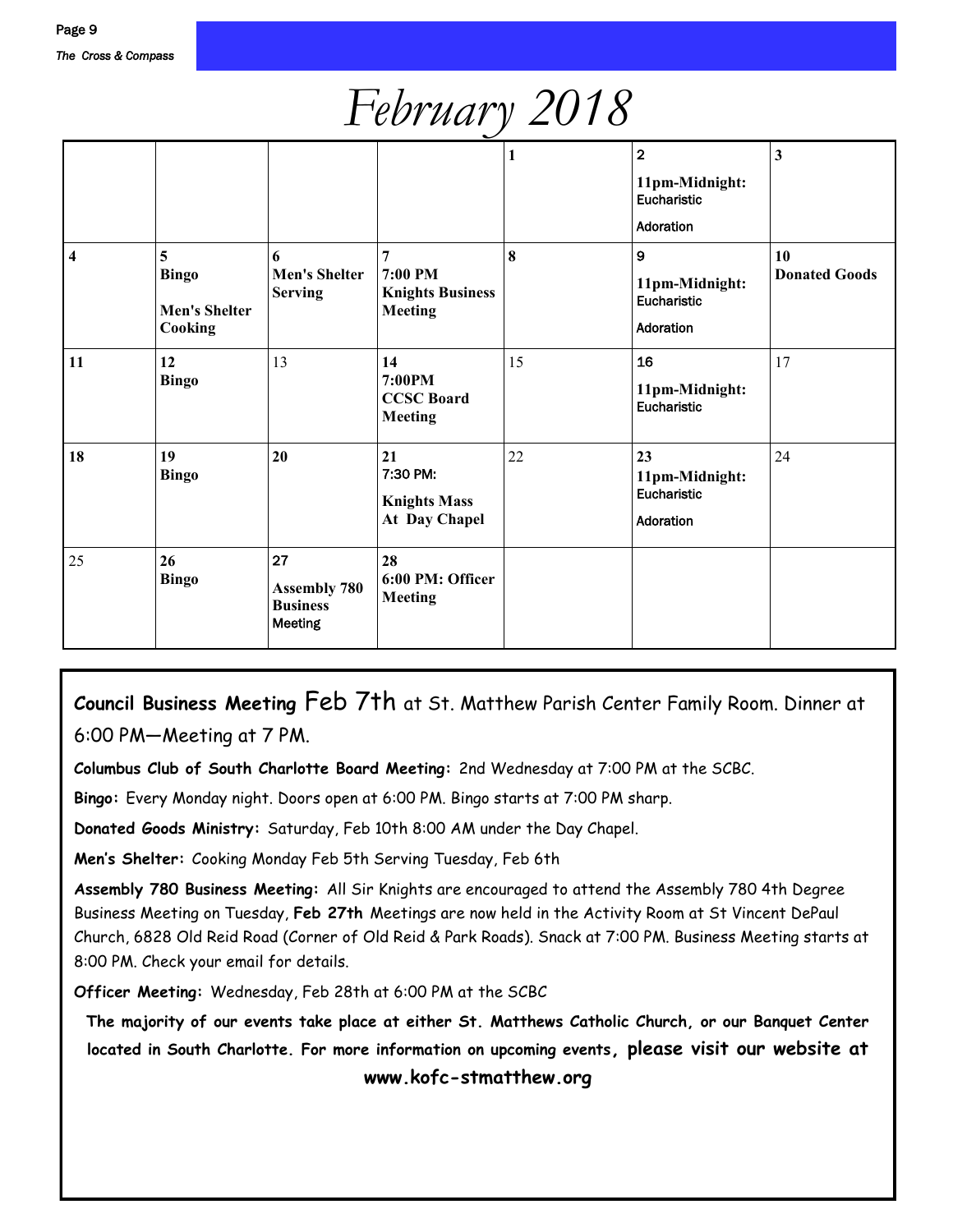# *March 2018*

|                |                                                     |                                                         |                                                           |    | $\overline{2}$<br>11pm-Midnight:<br>Eucharistic<br>Adoration | $\mathbf{3}$               |
|----------------|-----------------------------------------------------|---------------------------------------------------------|-----------------------------------------------------------|----|--------------------------------------------------------------|----------------------------|
| $\overline{4}$ | 5<br><b>Mens Shelter</b><br>cooking<br><b>BINGO</b> | 6<br><b>Mens Shelter</b><br><b>Serve</b>                | 7<br>7:00 PM<br><b>Knights Business</b><br><b>Meeting</b> | 8  | $\mathbf{9}$<br>11pm-Midnight:<br>Eucharistic<br>Adoration   | 10<br><b>Donated Goods</b> |
| 11             | 12<br><b>BINGO</b>                                  | 13                                                      | 14<br>7:00PM<br><b>CCSC Board</b><br><b>Meeting</b>       | 15 | 16<br>11pm-Midnight:<br>Eucharistic                          | 17                         |
| 18             | 19<br><b>BINGO</b>                                  | 20                                                      | 21<br>7:30 PM:<br><b>Knights Mass</b><br>At Day Chapel    | 22 | 23<br>11pm-Midnight:<br>Eucharistic<br>Adoration             | 24                         |
| 25             | 26<br><b>BINGO</b>                                  | 27<br><b>Assembly 780</b><br><b>Business</b><br>Meeting | 28<br>6:00 PM: Officer<br><b>Meeting</b>                  | 29 | 3011pm-Midnight:<br>Eucharistic<br>Adoration                 | 31                         |

#### **Council Business Meeting** March 7th at the SCBC. Dinner at 6:00 PM

**Columbus Club of South Charlotte Board Meeting:** 2nd Wednesday at 7:00 PM at the SCBC.

**Bingo:** Every Monday night. Doors open at 6:00 PM. Bingo starts at 7:00 PM sharp.

**Donated Goods Ministry:** Saturday, March 10 8:00 AM under the Day Chapel.

**Men's Shelter:** Cooking Monday March 5th. Serving Tuesday, March 6th.

**Assembly 780 Business Meeting:** All Sir Knights are encouraged to attend the Assembly 780 4th Degree Business Meeting on Tuesday, **March 27th** Meetings are now held in the Activity Room at St Vincent DePaul Church, 6828 Old Reid Road (Corner of Old Reid & Park Roads). Snack at 7:00 PM. Business Meeting starts at 8:00 PM. Check your email for details.

**Officer Meeting:** Wednesday, March 28th at 6:00 PM at the SCBC

**The majority of our events take place at either St. Matthews Catholic Church, or our Banquet Center located in South Charlotte. For more information on upcoming events, please visit our website at** 

**www.kofc-stmatthew.org**